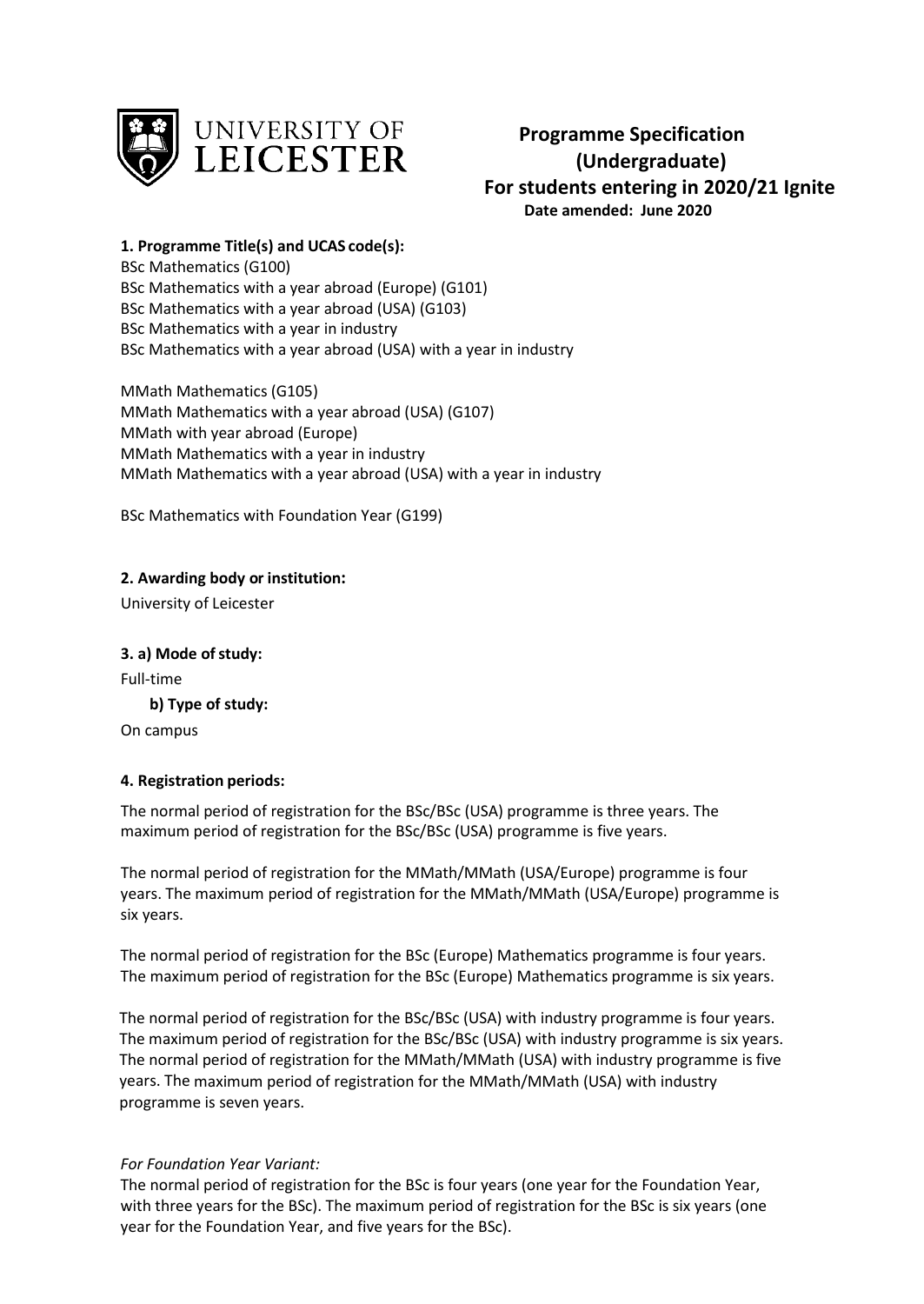# **5. Typical entry requirements:**

136 points normally including AAB at A level with A in Mathematics. Appropriate English language skills.

## *For Foundation Year Variant:*

A level: ABB or points equivalent from best three A levels. Typically in subjects outside of the 'usual' A levels expected by the department. BTEC Diploma: DDM in appropriate subject area. Access to HE courses in Science and Engineering: 45 L3 credits, including 30 at Distinction and remaining L3 credits at least at Merit.

# **6. Accreditation of Prior Learning:**

APL will not be accepted for exemptions from individual modules, however may be considered for direct entry to year 2, on a case by case and subject to the general provisions of the University APL policy.

### *Foundation year variant*

None

# **7. Programme aims:**

The programme aims to

- foster confidence, convey knowledge and develop expertise in mathematics, including an appreciation of the usefulness of mathematics;
- provide an education and training in mathematics which includes fundamental concepts and gives an indication of the breadth of mathematics;
- develop an appreciation of the necessity for rigorousjustification of assertions and the need for logical arguments;
- develop the ability to model the world using mathematics, and to be able to produce relevant and robust solutions to real world problems;
- enable students to develop self-confidence gained through the provision of careful guidance in the first level, with increasing independence later;
- improve students' team working skills;
- stimulate intellectual development and develop powers of critical analysis, problem solving, written communication skills and improve presentationalskills;
- develop the ability to communicate solutionsto problems and mathematical concepts in general using language appropriate to the target audience;
- develop competence in IT, in particular the use of mathematical software and programming;
- enhance practical computing skills by learning software in common use;
- raise students' expertise and understanding to a point where they could embark upon postgraduate mathematical study;
- develop the ability to complete independent project;
- enable students to develop and broaden their learning experience in mathematics by studying at a non-UK University (for the year abroadoptions);
- enable students to develop their linguistic abilities, by attending lectures and classes and completing assessments in the native language of a non-UK, European University (for the in Europe degree)

In addition to the aims above, the "with Industry" variant of the programme aims to:

- place students on challenging and relevant industrial placements;
- enable students to use anddevelop the knowledge and skills gained during the taught part of the programme; and
- develop students' career management and development skills.

For Foundation Year variant, see Foundation Year Programme Specification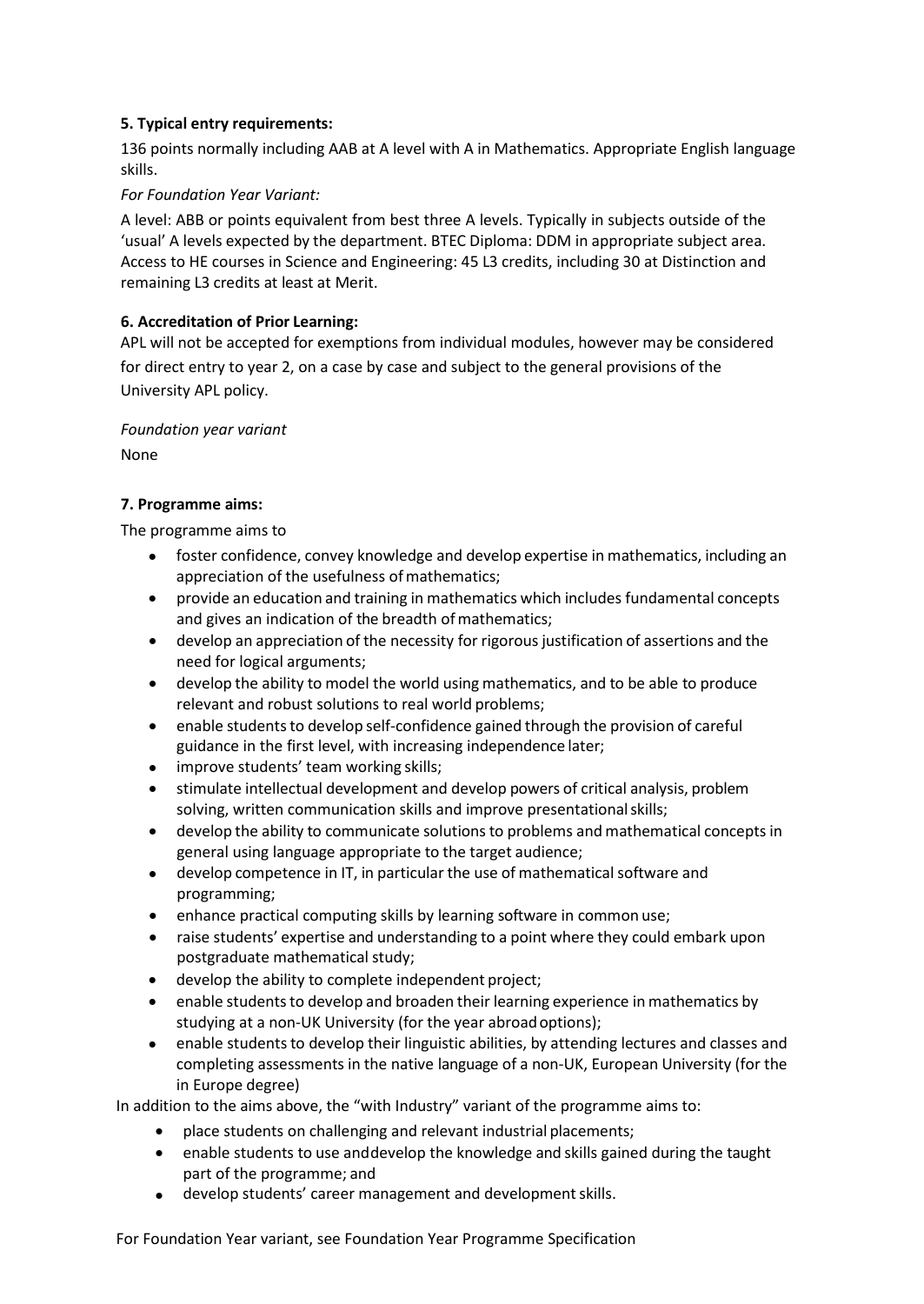# **8. Reference points used to inform the programmespecification:**

- QAA Framework for Higher Education Qualifications in England, Wales and Northern Ireland
- QAA Benchmarking Statement [Mathematics, Statistics and Operational Research](http://www.qaa.ac.uk/en/Publications/Documents/Subject-benchmark-statement-Mathematics-statistics-and-operational-research.pdf) [\(MMath\)](http://www.qaa.ac.uk/en/Publications/Documents/Subject-benchmark-statement-Mathematics-statistics-and-operational-research.pdf)
- QAA Annex to subject benchmark statement: Mathematics, statistics and operational research (2015)
- PDR report (April 2011)
- **[University Learning](http://www2.le.ac.uk/offices/sas2/quality/learnteach) Strategy**
- University Employability Strategy
- NSS Survey
- First Destination Survey
- External Examiner's Reports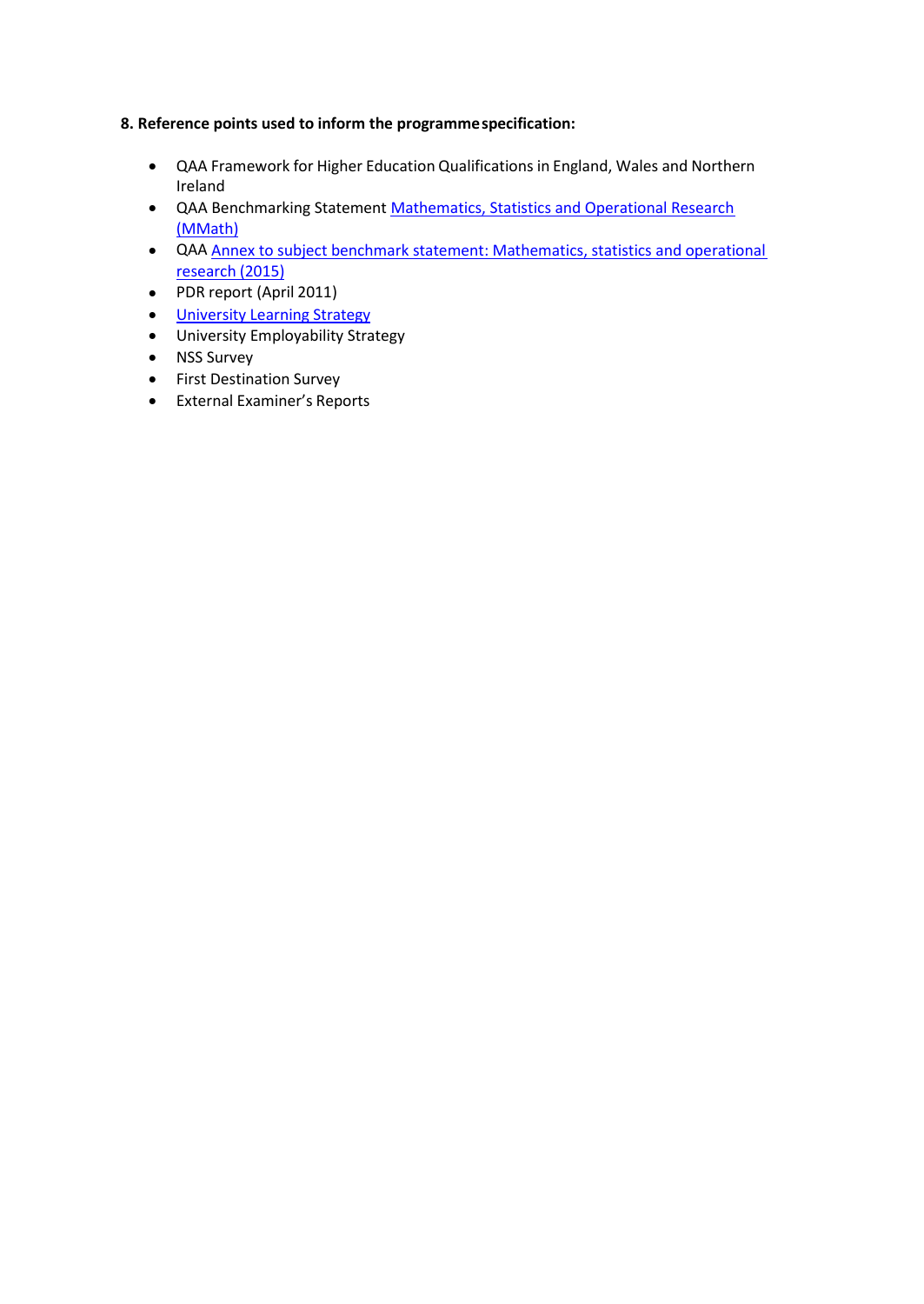# **9. Programme Outcomes:**

| <b>Intended Learning</b>                                                                                               | <b>Teaching and Learning</b>                                                                                                                  | <b>How Demonstrated?</b>                                                                                            |
|------------------------------------------------------------------------------------------------------------------------|-----------------------------------------------------------------------------------------------------------------------------------------------|---------------------------------------------------------------------------------------------------------------------|
| <b>Outcomes</b>                                                                                                        | <b>Methods</b>                                                                                                                                |                                                                                                                     |
|                                                                                                                        | (a) Discipline specific knowledge and competencies                                                                                            |                                                                                                                     |
|                                                                                                                        | (i) Mastery of an appropriate body of knowledge                                                                                               |                                                                                                                     |
| Knowledge of basic theory, basic<br>techniques of analysis, algebra,<br>applied mathematics, and<br>statistics.        | Lectures, specified reading, problem<br>classes, surgeries, poster<br>presentations. In addition, elements<br>of e-Learning are incorporated. | Written examinations, assessed<br>written and computational<br>problems. Assessed oral and poster<br>presentations. |
| Ability to recognise sound<br>arguments and valid proofs.<br>Knowledge of basic techniques,<br>and model problems.     |                                                                                                                                               | Assessed written projects and<br>problem sheets, and seminar<br>discussions.                                        |
| Knowledge of a computing                                                                                               | Computer practical classes.                                                                                                                   | Assessed practical classes.                                                                                         |
| language and software.                                                                                                 | With industry variant:                                                                                                                        | Final year project.                                                                                                 |
|                                                                                                                        | Use of software packages on<br>placement                                                                                                      | With industry variant:<br>Assessed case studies and<br>short projects.                                              |
|                                                                                                                        |                                                                                                                                               | Specific projects undertaken on<br>placement where applicable                                                       |
|                                                                                                                        |                                                                                                                                               | Placement reports                                                                                                   |
|                                                                                                                        |                                                                                                                                               |                                                                                                                     |
|                                                                                                                        | (ii) Understanding and application of key concepts and techniques                                                                             |                                                                                                                     |
| Novel applications of basic<br>knowledge. Exposition of logical<br>structure. Ability to generalise and<br>specialise. | Lectures, tutorials, problem classes,<br>marked assignments.                                                                                  | Written examination, assessed<br>problems, project report.                                                          |
| Proof techniques. Ability to<br>apply an algorithm for the<br>solution of a standard problem.                          | Lectures, tutorials, problem<br>classes, marked assignments.                                                                                  | Written examinations, assessed<br>problems.                                                                         |
| Ability to apply theorems to<br>solve particular problems.<br>Mathematical modelling.                                  | Computer practical classes.                                                                                                                   | Assessed practical classes.                                                                                         |
| Application of computer<br>algorithms for solving finance<br>problems.                                                 | With industry variant:<br>Specific projects undertaken<br>on placement where<br>applicable                                                    | With industry variant:<br>Placement reports                                                                         |
| With industry variant:<br>Applications of mathematical<br>theory in an industrial setting                              | Working through exercises in<br>industrial placement record book.<br>Specific projects undertaken on<br>placement                             | Industrial placement record book<br>including formal report on placement.                                           |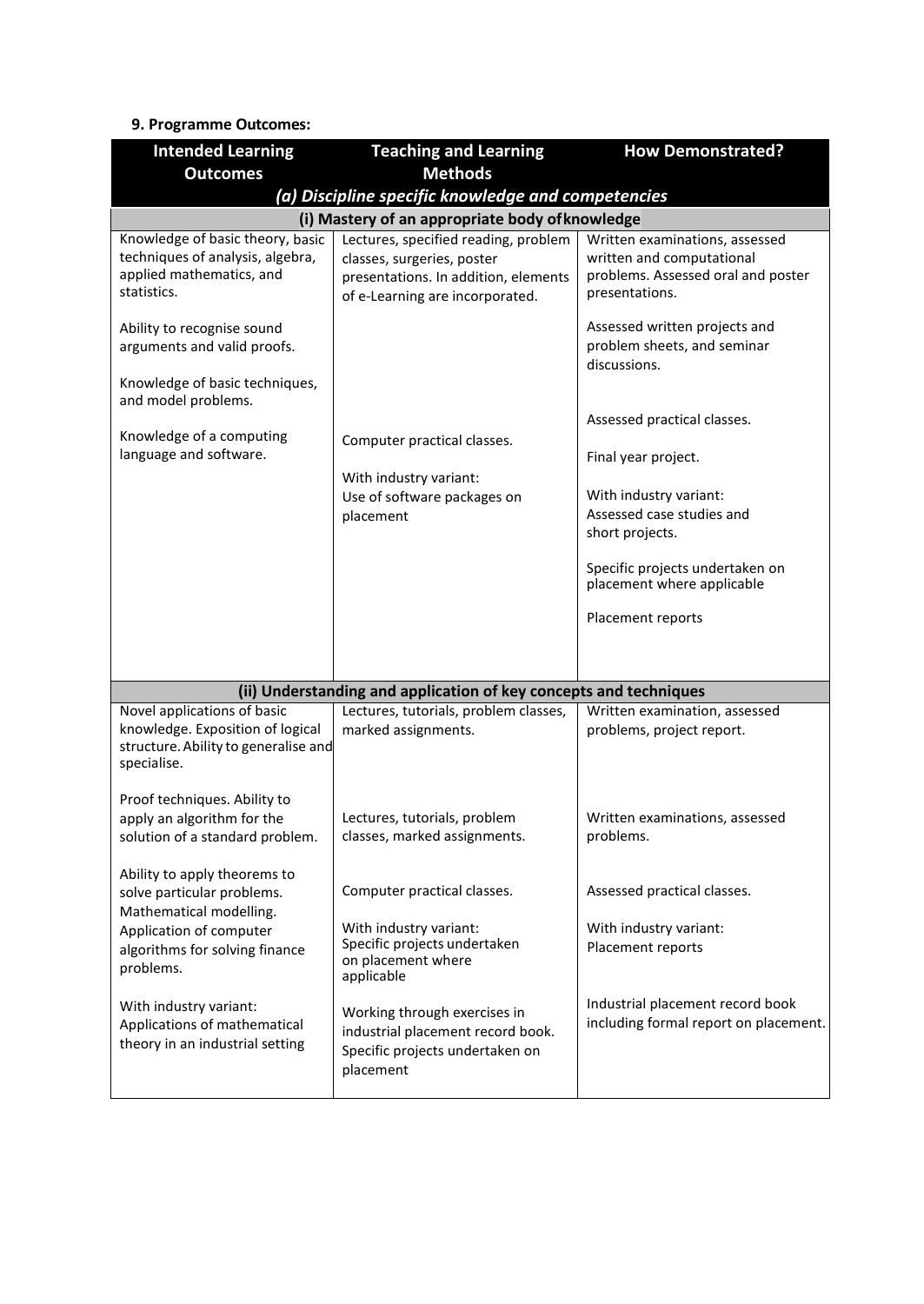| <b>Intended Learning</b>                                                                                                                                                                                    | <b>Teaching and Learning</b>                                                                                                                                 | <b>How Demonstrated?</b>                                                                                                                                                                                         |
|-------------------------------------------------------------------------------------------------------------------------------------------------------------------------------------------------------------|--------------------------------------------------------------------------------------------------------------------------------------------------------------|------------------------------------------------------------------------------------------------------------------------------------------------------------------------------------------------------------------|
| <b>Outcomes</b>                                                                                                                                                                                             | <b>Methods</b>                                                                                                                                               |                                                                                                                                                                                                                  |
|                                                                                                                                                                                                             | (iii) Critical analysis of key issues                                                                                                                        |                                                                                                                                                                                                                  |
| Analysis of problem and selection<br>of appropriate proof or solution<br>strategy. Critical appraisal of<br>solutions. Analyse and solve more<br>'messily defined' finance<br>management problems. Analysis | Lectures, problem classes,<br>feedback on assessed problems,<br>project supervision.                                                                         | Written examinations, assessed<br>problems, Project report.                                                                                                                                                      |
| of IT problems.<br>With industry variant:<br>Analysis of how projects are set<br>up and managed within an<br>industrial setting                                                                             | With industry variant:<br>Working through exercises in<br>industrial placement record book.<br>Specific projects undertaken on<br>placement where applicable | With industry variant:<br>Industrial placement record<br>book including formal report<br>on placement.                                                                                                           |
|                                                                                                                                                                                                             | (iv) Clear and concise presentation of material                                                                                                              |                                                                                                                                                                                                                  |
| Presentation of results (both<br>informal and to a variety of<br>audiences), participation in<br>scientific discussion.                                                                                     | Tutorials, Group workshops,<br>Presentation workshops, project<br>supervision. Feedback on                                                                   | Group presentations. Project<br>presentations.                                                                                                                                                                   |
| Ability to write coherent reports.                                                                                                                                                                          | assessed written pieces.<br>Guidance from project supervisor.                                                                                                | Assessed essays. Project<br>presentation.                                                                                                                                                                        |
| Software presentation.<br>With industry variant:<br>Presentation of mathematical<br>ideas to a mixed audience (i.e.<br>not all mathematically-trained)<br>within an industrial setting                      | With industry variant:<br>Working through exercises in<br>industrial placement record book.<br>Specific projects undertaken on<br>placement where applicable | With industry variant:<br>Specific projects undertaken on<br>placement where applicable Assessed<br>essays. Project presentation.<br>Industrial placement record<br>book including formal report<br>on placement |
|                                                                                                                                                                                                             | (v) Critical appraisal of evidence with appropriate insight                                                                                                  |                                                                                                                                                                                                                  |
| Project design.                                                                                                                                                                                             | Project supervision                                                                                                                                          | Project reports.                                                                                                                                                                                                 |
|                                                                                                                                                                                                             | (vi) Other discipline specific competencies                                                                                                                  |                                                                                                                                                                                                                  |
| Knowledge of mathematical<br>software such as R, MATLAB and<br>MAPLE.                                                                                                                                       | Lab classes, and purpose designed<br>handbooks.                                                                                                              | Assessed problems, projects.                                                                                                                                                                                     |
| Mathematical modelling skills.<br>Language of finance.                                                                                                                                                      | Group projects. Project and<br>lectures, eLearning.                                                                                                          | Project reports. Written<br>examinations and presentations.<br>With industry variant:                                                                                                                            |
|                                                                                                                                                                                                             | With industry variant:<br>Use of software packages on<br>placement                                                                                           | Industrial placement record book<br>including formal report on<br>placement                                                                                                                                      |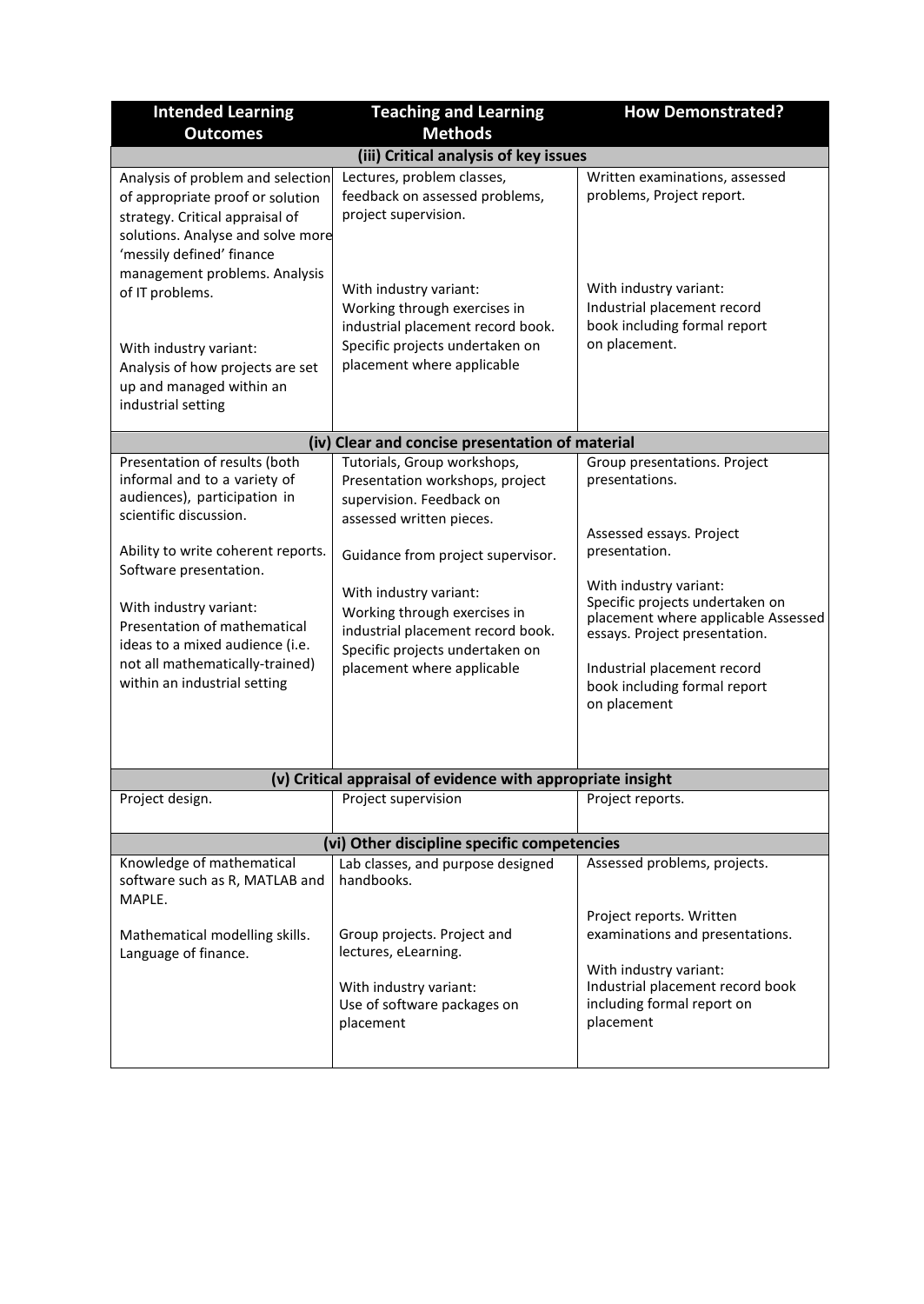| (b) Transferable skills                                                                                                                                                                                                                |                                                                                                                                                                   |                                                                                                                                            |
|----------------------------------------------------------------------------------------------------------------------------------------------------------------------------------------------------------------------------------------|-------------------------------------------------------------------------------------------------------------------------------------------------------------------|--------------------------------------------------------------------------------------------------------------------------------------------|
|                                                                                                                                                                                                                                        | (i) Oral communication                                                                                                                                            |                                                                                                                                            |
| Present technical information to<br>peers and tutors in an appropriate<br>form, and deliver presentations to<br>non-mathematical audiences<br>Respond to questions on<br>presentations<br>Project and poster presentation              | Tutorials, workshops.<br>Project supervision,<br>presentation workshops.<br>With industry variant:<br>Presentation opportunities on<br>placement where applicable | Presentation assessment.<br>With industry variant:<br>Industrial placement record book<br>including formal report on placement             |
|                                                                                                                                                                                                                                        | (ii) Written communication                                                                                                                                        |                                                                                                                                            |
| Report writing.                                                                                                                                                                                                                        | Project supervisions.                                                                                                                                             | Assessed reports.                                                                                                                          |
| Mathematical communication                                                                                                                                                                                                             | Tutorials.                                                                                                                                                        | Assessed questions.                                                                                                                        |
| With industry variant:<br>Presenting technical information<br>to peers and tutors in an<br>appropriate form and<br>communicating technical<br>information and mathematical<br>arguments in an appropriate<br>form for a given audience | With industry variant:<br>Opportunities for written reports<br>while on placement. Formal<br>placement report.                                                    | With industry variant:<br>Industrial placement record book<br>including formal report on placement                                         |
|                                                                                                                                                                                                                                        | (iii) Information technology                                                                                                                                      |                                                                                                                                            |
| Use of Windows. Use of specialist<br>packages. Office software.<br>With industry variant:<br>Office software including<br>mathematical software                                                                                        | Induction. Laboratories.<br>With industry variant:<br>Use of specialist packages on<br>placement                                                                  | Marked project work. Project reports<br>With industry variant:<br>Industrial placement record book<br>including formal report on placement |
|                                                                                                                                                                                                                                        | (iv) Numeracy                                                                                                                                                     |                                                                                                                                            |
| Use of analytical and graphical<br>methods.                                                                                                                                                                                            | Induction. Laboratories.<br>With industry variant:<br>Use of specialist packages on<br>placement                                                                  | Written examinations, project reports.<br>With industry:<br>Use of analytical and graphical<br>methods on placement                        |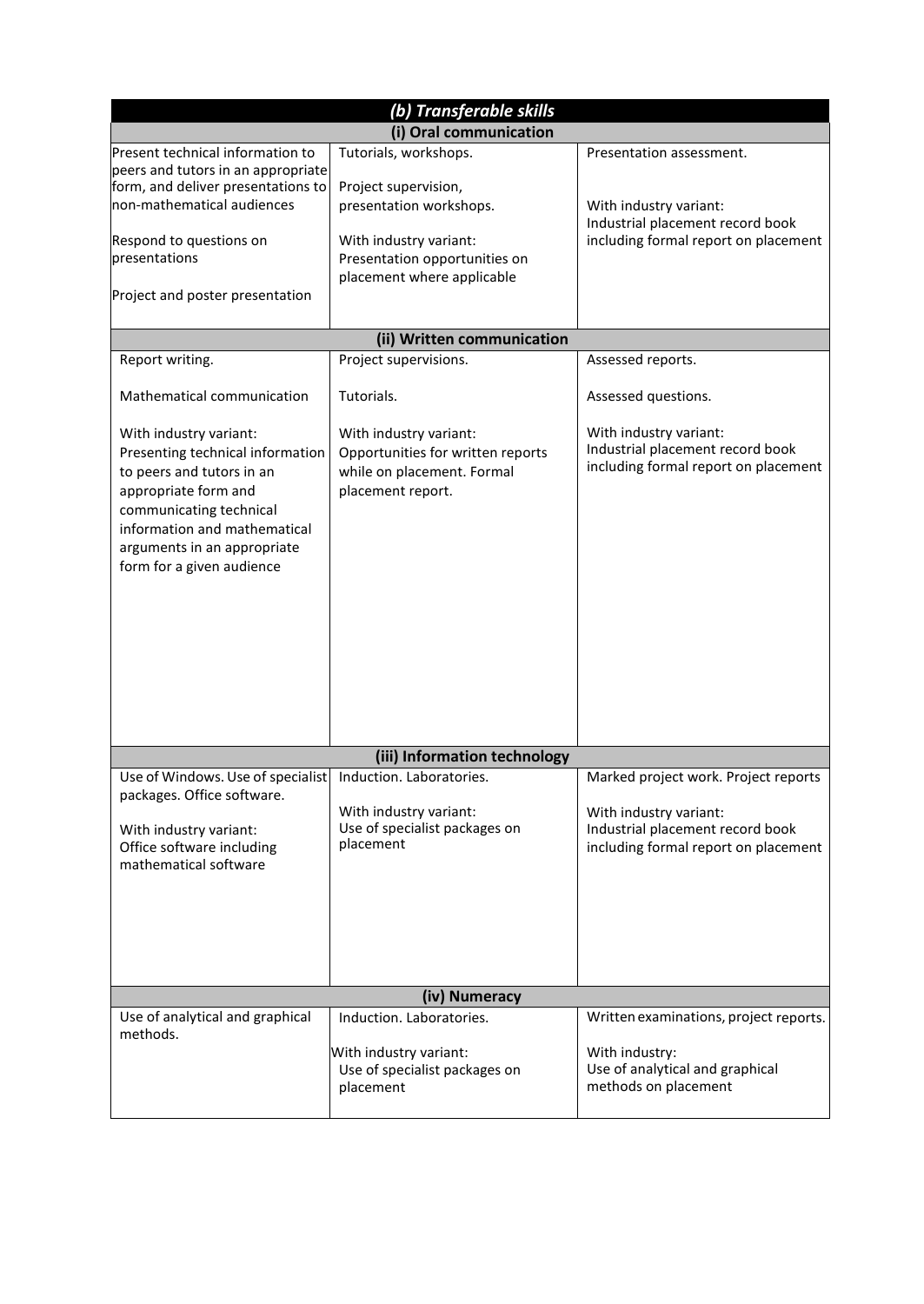| (v) Team working                                                                                                                                                                                                                                                                                                                                                                                                                   |                                                                                                                                                                                                                                                                                     |                                                                                                                                                                    |  |
|------------------------------------------------------------------------------------------------------------------------------------------------------------------------------------------------------------------------------------------------------------------------------------------------------------------------------------------------------------------------------------------------------------------------------------|-------------------------------------------------------------------------------------------------------------------------------------------------------------------------------------------------------------------------------------------------------------------------------------|--------------------------------------------------------------------------------------------------------------------------------------------------------------------|--|
| Scientific discussion.<br>Communicate effectively with<br>other team members.<br>Organisation, time management                                                                                                                                                                                                                                                                                                                     | Group problem solving. Group<br>projects.                                                                                                                                                                                                                                           | Group assessment (including peer<br>assessment).                                                                                                                   |  |
| With industry variant:<br>Team working in an industrial<br>setting (with industry)<br>Work with other team<br>members to identify,<br>distribute and undertake<br>tasks necessary to complete<br>a project<br>Communicate effectively<br>with other team members to<br>ensure effective operation<br>of the team<br>Demonstrate ability to<br>٠<br>choose a format and<br>communication<br>appropriate to your work<br>environment | With industry variant:<br>Experience of working within a<br>commercial organization. Working<br>through exercises in industrial<br>placement record book. Specific<br>projects undertaken on placement<br>where applicable                                                          | With industry variant:<br>Industrial placement record book<br>including formal report on placement.                                                                |  |
|                                                                                                                                                                                                                                                                                                                                                                                                                                    | (vi) Problem solving                                                                                                                                                                                                                                                                |                                                                                                                                                                    |  |
| Analysis, breakdown, synthesis,<br>critical examination.<br>Mathematical modelling skills.<br>With industry variant:<br>Problem analysis and solution for<br>`messily defined' problems in an<br>industrial setting                                                                                                                                                                                                                | Lectures, problem workshops, group<br>work, projects.<br>With industry variant:<br>Experience of working within a<br>commercial organization. Working<br>through exercises in industrial<br>placement record book. Specific<br>projects undertaken on placement<br>where applicable | Marked problems, assessed group<br>work, project assessment.<br>With industry variant:<br>Industrial placement record book<br>including formal report on placement |  |
|                                                                                                                                                                                                                                                                                                                                                                                                                                    | (vii) Information handling                                                                                                                                                                                                                                                          |                                                                                                                                                                    |  |
| Conduct background<br>research and literature<br>surveys. Summarise content<br>from information sources.<br>Ability to learn from e-learning                                                                                                                                                                                                                                                                                       | Project supervision.<br>eLearning-mode module.                                                                                                                                                                                                                                      | Individual and group project reports.<br>Some assessed material only<br>provided through e-learning<br>resources.                                                  |  |
| resources.                                                                                                                                                                                                                                                                                                                                                                                                                         | With industry variant:<br>Experience of working within a<br>commercial organization at a<br>distance                                                                                                                                                                                | With industry variant:<br>Industrial placement record book<br>including formal report on<br>placement                                                              |  |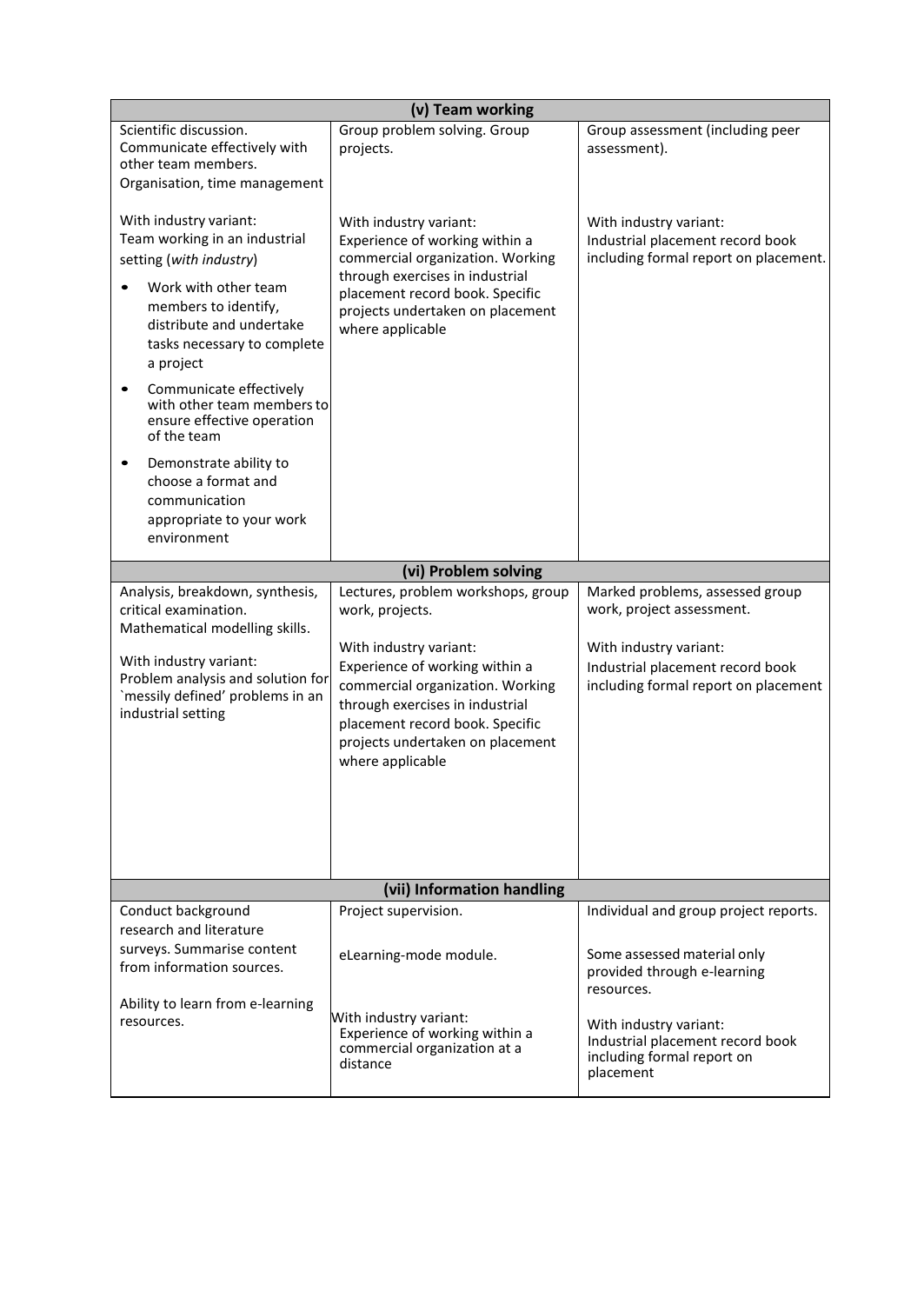| (viii) Skills for lifelong learning |                                                           |                                                                |
|-------------------------------------|-----------------------------------------------------------|----------------------------------------------------------------|
| Study skills.                       | Resource based learning. Study skills<br>booklet.         | Examinations, assessed problems,<br>project assessments.       |
|                                     |                                                           | Meeting deadlines.                                             |
| Independence and time               | Structured support                                        | Project reports. Destinations data.                            |
| management.                         | decreasing through years.                                 |                                                                |
|                                     |                                                           | With industry variant:                                         |
| Careers and business<br>awareness.  | Guest speakers.                                           | Industrial placement record book<br>including formal report on |
|                                     | Induction library session. Study skills                   | placement                                                      |
| Information retrieval.              | handbook. Project supervision.                            | Successful feedback from                                       |
|                                     |                                                           | placements.                                                    |
|                                     | With industry variant:                                    |                                                                |
|                                     | Experience of working within a<br>commercial organisation |                                                                |
|                                     |                                                           |                                                                |

# **10. Progression points:**

In cases where a student has failed to meet a requirement to progress he or she will be required to withdraw from the course.

### MMath progression criteria:

In order to continue into year 3 of the programme, MMath students must obtain a minimum CWA of 55% at the end of year two.

## *For Foundation Year Variant:*

Progression from Year 0 to year 1: In cases where a student has failed to meet a requirement to progress he or she will be required to withdraw from the course.

Students will be required to pass Foundation Year in order to progress to Year 1 with an average module mark of at least 60%. Students are required to have a mark of at least 60% in FS0031 and FS0032 to progress onto the BSc Mathematics.

For the 'with industry' variant:

In cases where a student has failed to meet a requirement to progress he or she will be required to withdraw from the course.

Students will revert to the degree without industry version of their course if:

- they fail to acquire a placement; or
- they fail any modules requiring re-sits in the placement year, unless subject to mitigation; or
- their credit-weighted average for year 2 is less than 50% (this does not apply for MMath students who already require a CWA not less than 55%); or
- they fail to pass the assessment related to the placement; or
- the placement is terminated through no fault of the student after less than 9 months and no suitable alternative placement can be found.

In the event that a module requires a re-sit with mitigation (i.e. is uncapped), and the student has met all the other criteria, arrangements will be made for the student to re-sit the module and continue with the placement secured.

### **11. Scheme of Assessment**

The programme follows the standard scheme of award and classification set out in Senate [Regulation 5.](http://www2.le.ac.uk/offices/sas2/regulations/general-regulations-for-taught-programmes)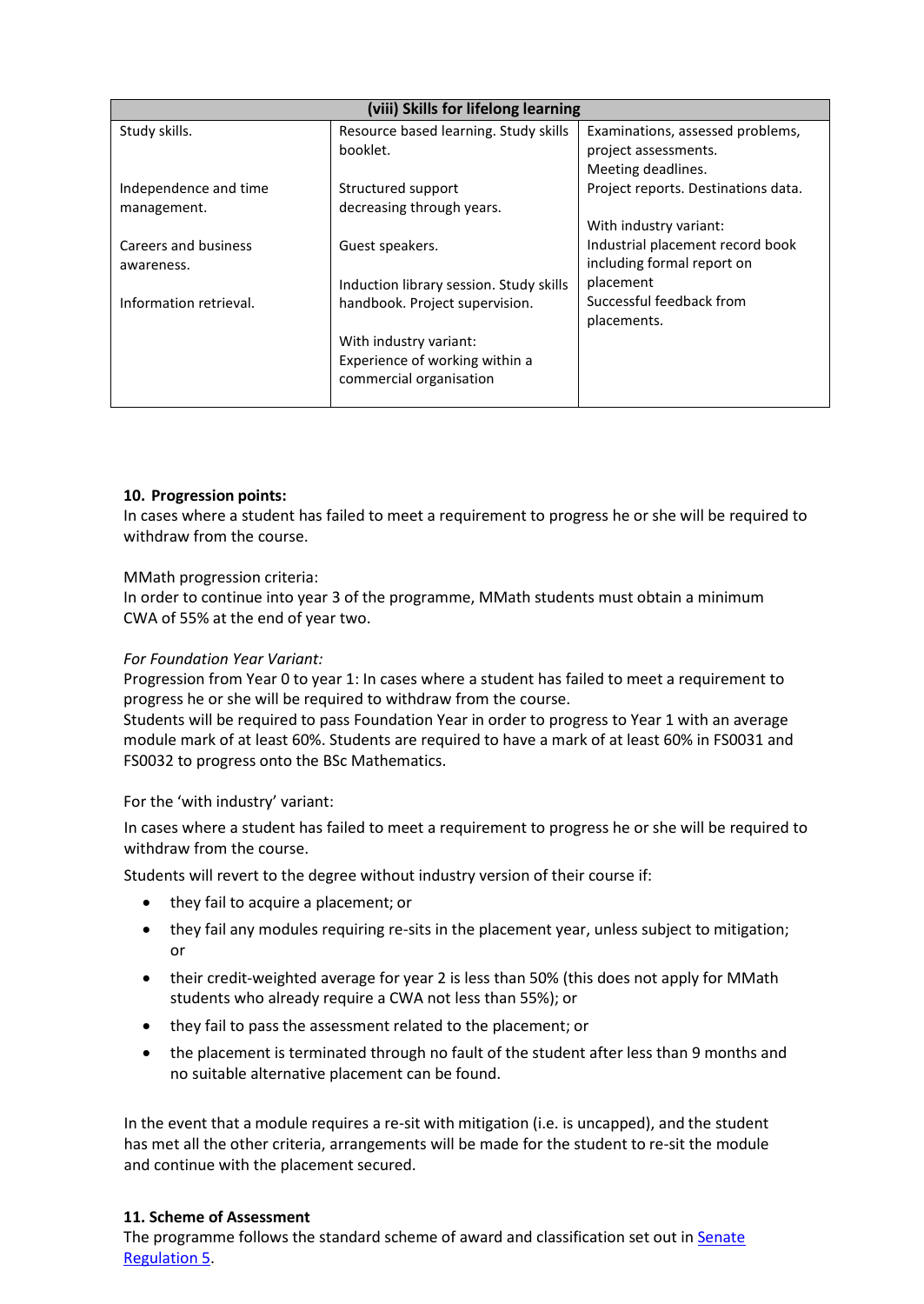# **12. Special features:**

Options for these degrees include: Second year abroad in USA and a third year abroad in Europe (Erasmus). As none of these options are materially affected by the changes to the programme detailed here, these options will not be treated individually.

Year in Industry between second and third years.

Throughout the BSc/MMath, emphasis will be placed on developing broad practical and algorithmic skills, while teaching the general mathematical principles common to UK mathematics undergraduate programmes.

The BSc and MMath programmes will be taught using computer classes, problem classes and skills sessions in addition to appropriately-paced traditional lectures. Some elements of supported eLearning will be used to develop independent-learning skills necessary for later professional studies. Assessment will be via course work, computational exercises, projects and written exams. In contrast to the MMath's mini-projects present in each year 4 module, the BSc follows the model used by other undergraduate programmes by having a single supervisor-led final-year project (although some limited use of mini projects will be made in particular BSc modules).

# **13. Indications of programme quality**

Good results in National Student Survey and positive comments from external examiner.

# **14. External Examiners**

The details of the External Examiner(s) for this programme and the most recent External Examiners' reports can be found [here.](https://exampapers.le.ac.uk/xmlui/handle/123456789/169)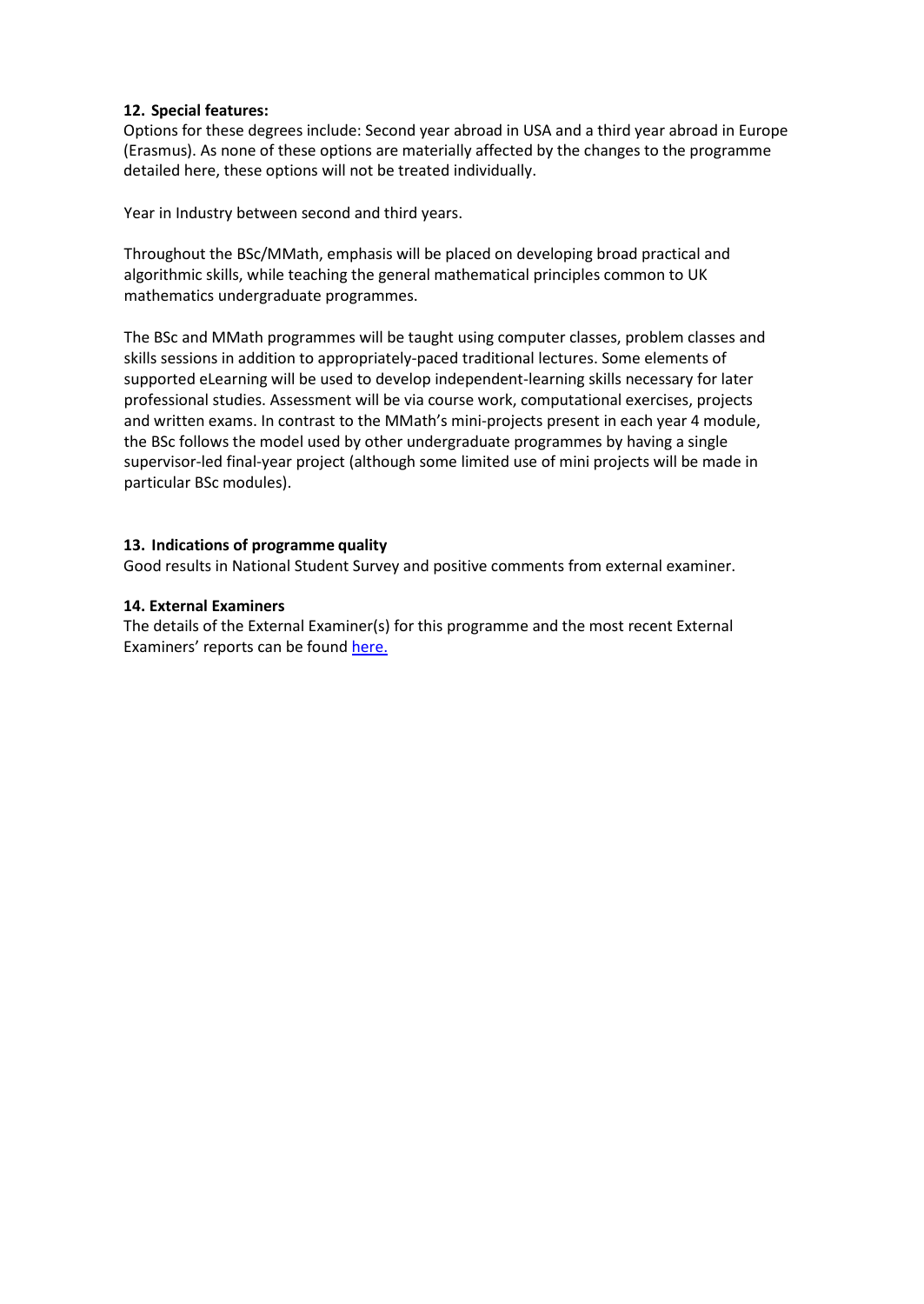# **Appendix 1: Programme structure** (programme regulations)

All programmes to formally include a range of non-credit bearing attendance only activities for careers, student support etc.: MA1903 – House hours MA1902- Peer support MA2901 Employability: Core Skills (with industry only) MA2902 Employability (with industry only)

# **Year 1 (2020-21)**

# **BSc Mathematics, MMath Mathematics**

| <b>SEMESTER ONE</b>                           | <b>SEMESTER TWO</b>                   |  |
|-----------------------------------------------|---------------------------------------|--|
| CORE (60cr year long, sem 1 15cr, sem 2 15cr) |                                       |  |
| MA1014 Calculus & Analysis (30cr)             |                                       |  |
| MA1114 Linear Algebra (30cr)                  |                                       |  |
| MA1061 Probability (15cr)                     | MA1202 Introductory Statistics (15cr) |  |
| <b>OPTIONS (15cr)</b>                         | <b>OPTIONS (15cr)</b>                 |  |
|                                               | MA1254 Mathematics in Business (15cr) |  |
| MA1104 Elements of Number Theory (15cr)       | MA1272 Plane Geometry (15cr)          |  |
| MA1407 Business Microeconomics (15cr)         | MA1402 Business Macroeconomics (15cr) |  |

# **Year 2 (2021-22)**

# **BSc Mathematics, MMath Mathematics**

| <b>SEMESTER ONE</b>                                      | <b>SEMESTER TWO</b>                                |
|----------------------------------------------------------|----------------------------------------------------|
| <b>CORE (45cr)</b>                                       | <b>CORE (45cr)</b>                                 |
| MA2032 Vector Calculus (15cr)                            | MA2021 Differential Equations (15cr)               |
| MA2132 Advanced Linear Algebra (15cr)                    | MA2252 Introduction to Computing (15cr)            |
| MA2510 Investigations in Mathematics (15cr)              | MA2133 Algebra (15cr)                              |
| <b>OPTIONS (15cr)</b>                                    | <b>OPTIONS (15cr)</b>                              |
| MA2261 Linear Statistical Models (15cr)                  | MA2206 Statistical Data Analysis (15cr)            |
| MA2401 Actuarial Modelling 1 (15cr)                      | MA2405 Actuarial Modelling 2 (15cr)                |
| MA2403 Statistical Distributions and Inference<br>(15cr) | MA2511 Business Applications of Mathematics (15cr) |
| MA2404 Markov Processes (15cr)                           |                                                    |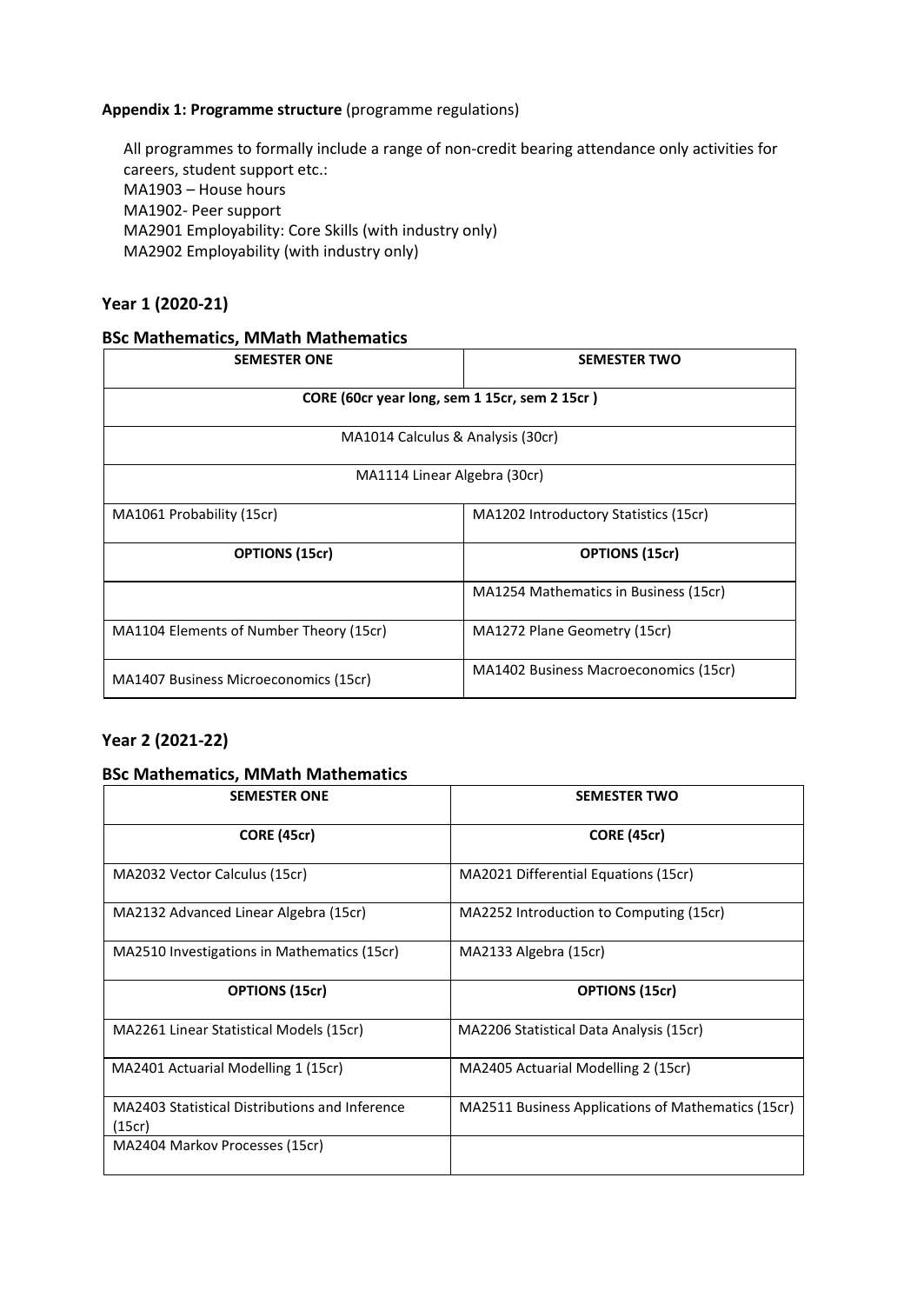(Note: MA2206 has MA2403 as prerequisite; MA2405 has MA2401 as a prerequisite. Full details on module specifications.)

# **BSc Mathematics with a year in industry, MMath Mathematics with a year in industry**

| <b>SEMESTER ONE</b>                                              | <b>SEMESTER TWO</b>                                |
|------------------------------------------------------------------|----------------------------------------------------|
| CORE (30cr)                                                      | <b>CORE (45cr)</b>                                 |
| MA2032 Vector Calculus (15cr)                                    | MA2021 Differential Equations (15cr)               |
| MA2132 Advanced Linear Algebra (15cr)                            | MA2252 Introduction to Computing (15cr)            |
| MA2510 Investigations in Mathematics (15cr)                      | MA2133 Algebra (15cr)                              |
| <b>OPTIONS (15cr)</b>                                            | <b>OPTIONS (15cr)</b>                              |
| MA2261 Linear Statistical Models (15cr)                          | MA2206 Statistical Data Analysis (15cr)            |
| MA2401 Actuarial Modelling 1 (15cr)                              | MA2405 Actuarial Modelling 2 (15cr)                |
| MA2403 Statistical Distributions and Inference (15cr)            | MA2511 Business Applications of Mathematics (15cr) |
| MA2404 Markov Processes (15cr)                                   |                                                    |
| MA2514 Actuarial Professional Skills and<br>Employability (15cr) |                                                    |

(Note: MA2206 has MA2403 as prerequisite; MA2405 has MA2401 as a prerequisite. Full details on module specifications.)

# **Year 3 (2022-23)**

### **BSc Mathematics**

| <b>SEMESTER ONE</b>                              | <b>SEMESTER TWO</b>                                                                |  |
|--------------------------------------------------|------------------------------------------------------------------------------------|--|
|                                                  | CORE (30cr)                                                                        |  |
| MA3516 Mathematics Project (30cr)                |                                                                                    |  |
| 0 <sub>R</sub><br>MA3513 Business Project (30cr) |                                                                                    |  |
| <b>OPTIONS (45cr)</b>                            | <b>OPTIONS (45cr)</b>                                                              |  |
| MA3012 Scientific Computing (15cr)               | MA3063 Topics in Mathematical Biology (15cr)                                       |  |
| MA3071 Financial Mathematics (15cr)              | MA3072 Mathematical Portfolio Theory (15cr)                                        |  |
| MA3077 Operational Research (15cr)               | MA3201 Generalised Linear Models (15cr)                                            |  |
| MA3152 Curves and Surfaces (15cr)                | MA3121 Complex Analysis (15cr)                                                     |  |
| MA3131 Groups and Symmetry (15cr)                | MA3153 Number Theory (15cr)                                                        |  |
| MA3080 Mathematical Modelling (15cr)             | MA3511 Communicating Mathematics (15cr)                                            |  |
| MA3002 Equations of Mathematical Physics (15cr)  | MA3013 Computational Partial Differential Equations<br>with Finite Elements (15cr) |  |
| MA3144 Topology (15cr)                           | MA3022 Data Mining and Neural Networks (15cr)                                      |  |
|                                                  | MA3142 Representation Theory (15cr)                                                |  |
| MA3407 Business Microeconomics (15cr)*           | MA3402 Business Macroeconomics (15cr)**                                            |  |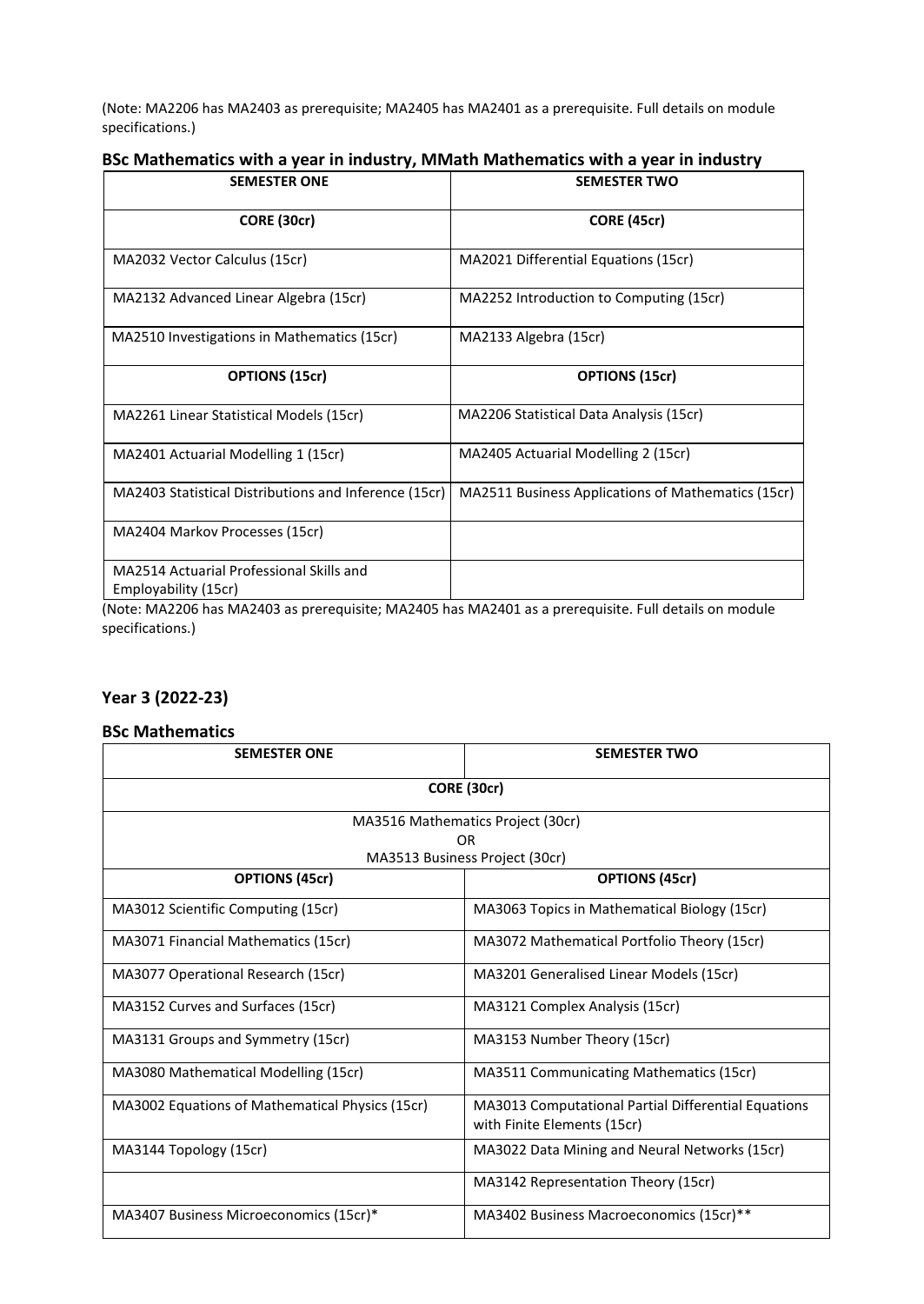|                                                                                                  |  | MD3002 Medical Statistics (15cr) |
|--------------------------------------------------------------------------------------------------|--|----------------------------------|
| (Neto MA2072 has MA2071 as proximity Full details of other proximiting an module specifications) |  |                                  |

(Note: MA3072 has MA3071 as prerequisite. Full details of other prerequisites on module specifications.) \*MA3407 cannot be taken if MA1407 has already been taken \*\*MA3402 cannot be taken if MA1402 has already been taken

### **MMath Mathematics**

| <b>SEMESTER ONE</b>                   | <b>SEMESTER TWO</b>                             |
|---------------------------------------|-------------------------------------------------|
| <b>OPTIONS (60cr)</b>                 | <b>CORE (15cr)</b>                              |
|                                       | MA3121 Complex Analysis (15cr)                  |
|                                       | <b>OPTIONS (45cr)</b>                           |
| MA3012 Scientific Computing (15cr)    | MA3002 Equations of Mathematical Physics (15cr) |
| MA3071 Financial Mathematics (15cr)   | MA3072 Mathematical Portfolio Theory (15cr)     |
| MA3077 Operational Research (15cr)    | MA3201 Generalised Linear Models (15cr)         |
| MA3152 Curves and Surfaces (15cr)     | MA3511 Communicating Mathematics (15cr)         |
| MA3131 Groups and Symmetry (15cr)     | MA3153 Number Theory (15cr)                     |
| MA3407 Business Microeconomics (15cr) | MD3002 Medical Statistics (15cr)                |
|                                       | MA3402 Business Macroeconomics (15cr)           |
|                                       | MA3517 Mathematics Research Journal (15cr)      |
|                                       | MA3513 Business Project (30cr)                  |

NB:

MA3072 has MA3071 as prerequisite. Full details of other prerequisites on module specifications Students are not able to take level 3 and level 4 versions of same module

\*MA3407 cannot be taken if MA1407 has already been taken

\*\*MA3402 cannot be taken if MA1402 has already been taken

# **Year 4 (2023-24)**

#### **MMath Mathematics**

| <b>SEMESTER ONE</b>                          | <b>SEMESTER TWO</b>                                                                       |  |
|----------------------------------------------|-------------------------------------------------------------------------------------------|--|
| <b>CORE (45cr)</b>                           |                                                                                           |  |
| MA4504 Mathematics Project (45cr)            |                                                                                           |  |
| <b>OPTIONS (45cr)</b>                        | <b>OPTIONS (30cr)</b>                                                                     |  |
| MA4013 Scientific Computing (15cr)           | MA4002 Equations of Mathematical Physics (15cr)                                           |  |
| MA4077 Operational Research (15cr)           | MA4201 Generalised Linear Models (15cr)                                                   |  |
| MA4701 Readings in Maths 1 (15cr)            | MA4702 Readings in Maths 2 (15cr)                                                         |  |
| MA4080 Mathematical Modelling (15cr)         | <b>MA4011 Computational Partial Differential Equations</b><br>with Finite Elements (15cr) |  |
| MA4061 Topics in Mathematical Biology (15cr) | MA4022 Data Mining and Neural Networks (15cr)                                             |  |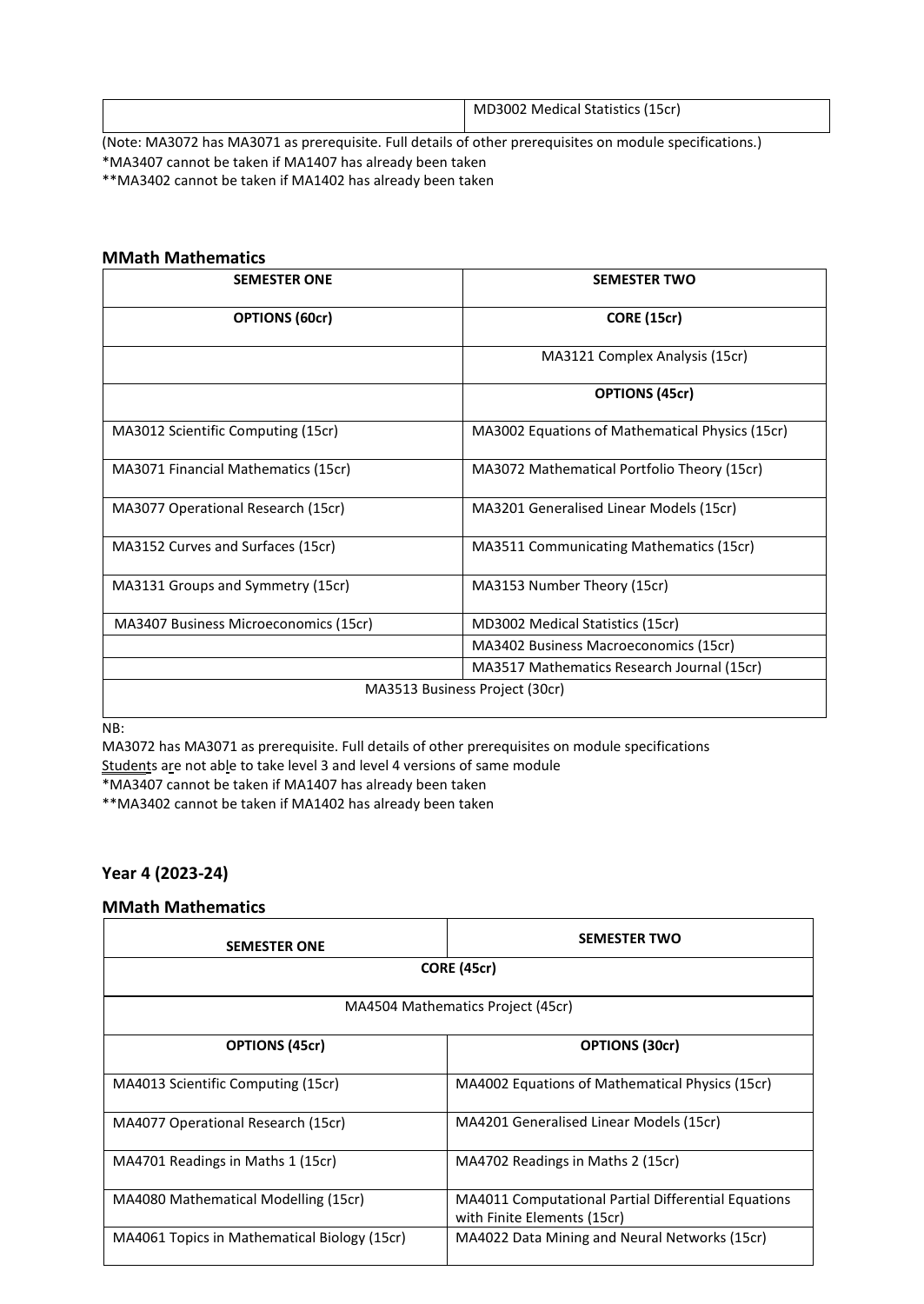| MA4144 Topology (15cr) | MA4142 Representation Theory (15cr)        |
|------------------------|--------------------------------------------|
|                        | MA4517 Mathematics Research Journal (15cr) |

NB: Students are not able to take level 3 and level 4 versions of same module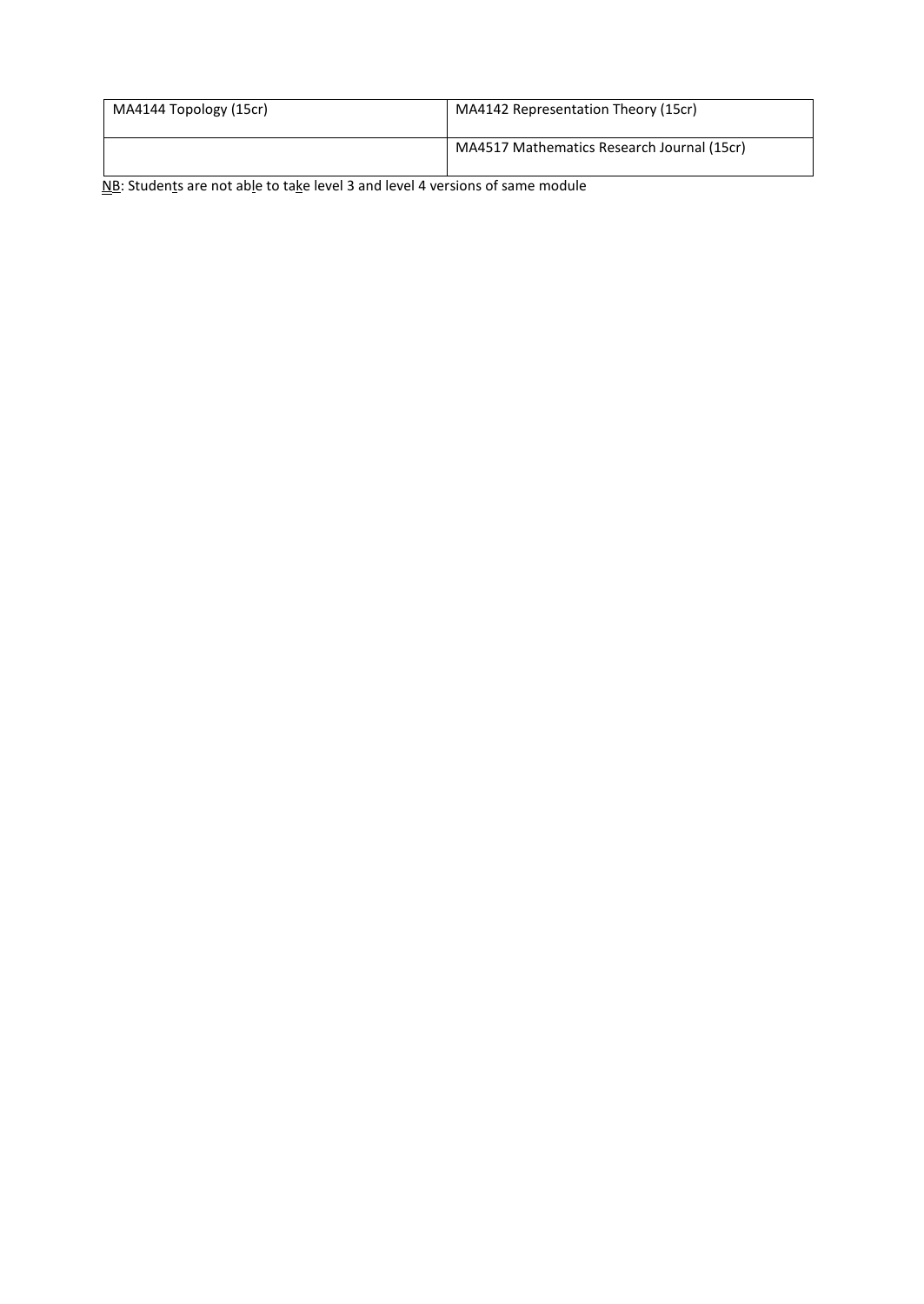### **BSc/MMath Mathematics with a year abroad (Europe)**

**Year 1** as per BSc Mathematics. **Year 2** as per BSc Mathematics. **Year 3** spent in a European institution. **Year 4** as per Year 3 BSc Mathematics. **MMath only: Year 5** as per Year 4 MMath

#### **BSc Mathematics with a year abroad (USA)**

**Year 1** as per BSc Mathematics. **Year 2** spent in a USA institution. **Year 3** as per BSc Mathematics.

#### **BSc Mathematics with a year in industry**

Year 1 as per BSc Mathematics.

**Year 2** as per BSc Mathematics with a year in industry. Students will also complete MA2901 Employability: Core Skills and MA2902 Employability: Placement preparation.

**Year 3** spent in industry:

- 1. Students will work within a sponsoring company for a minimum required number of days during the period between 1 July of Year 2 of their course and the start of the following academic year.
- 2. During their placement students will undertake a programme of training and practical experience which will be agreed by the sponsoring company and theUniversity.
- 3. Students will be assessed on their performance during the year through a variety of activities including maintaining a weekly log.
- 4. Students who do not satisfactorily complete their industrial placement year will be transferred to the BSc Mathematics degree.

**Year 4** as per Year 3 BSc Mathematics.

#### **BSc Mathematics with a year abroad (USA) with a year in industry**

**Year 1** as per BSc Mathematics.

**Year 2** spent in a USA institution. Students will also complete MA2901 Employability: Core Skills and MA2902 Employability: Placement preparation, by distance learning. The following additional support will be available for these modules:

- Use of lecture capture to forward workshops/presentations
- Resources and vacancies accessed through email/Blackboard
- Minimum of three Skype calls to review progress and offer one to one support
- Application and selection support via E Guidance

**Year 3** spent in industry

- 1. Students will work within a sponsoring company for a minimum required number of days during the period between 1 July of Year 2 of their course and the start of the following academic year.
- 2. During their placement students will undertake a programme of training and practical experience which will be agreed by the sponsoring company and theUniversity.
- 3. Students will be assessed on their performance during the year through a variety of activities including maintaining a weekly log.
- 4. Students who do not satisfactorily complete their industrial placement year will be transferred to the BSc Mathematics degree.

**Year 4** as per Year 3 BSc Mathematics.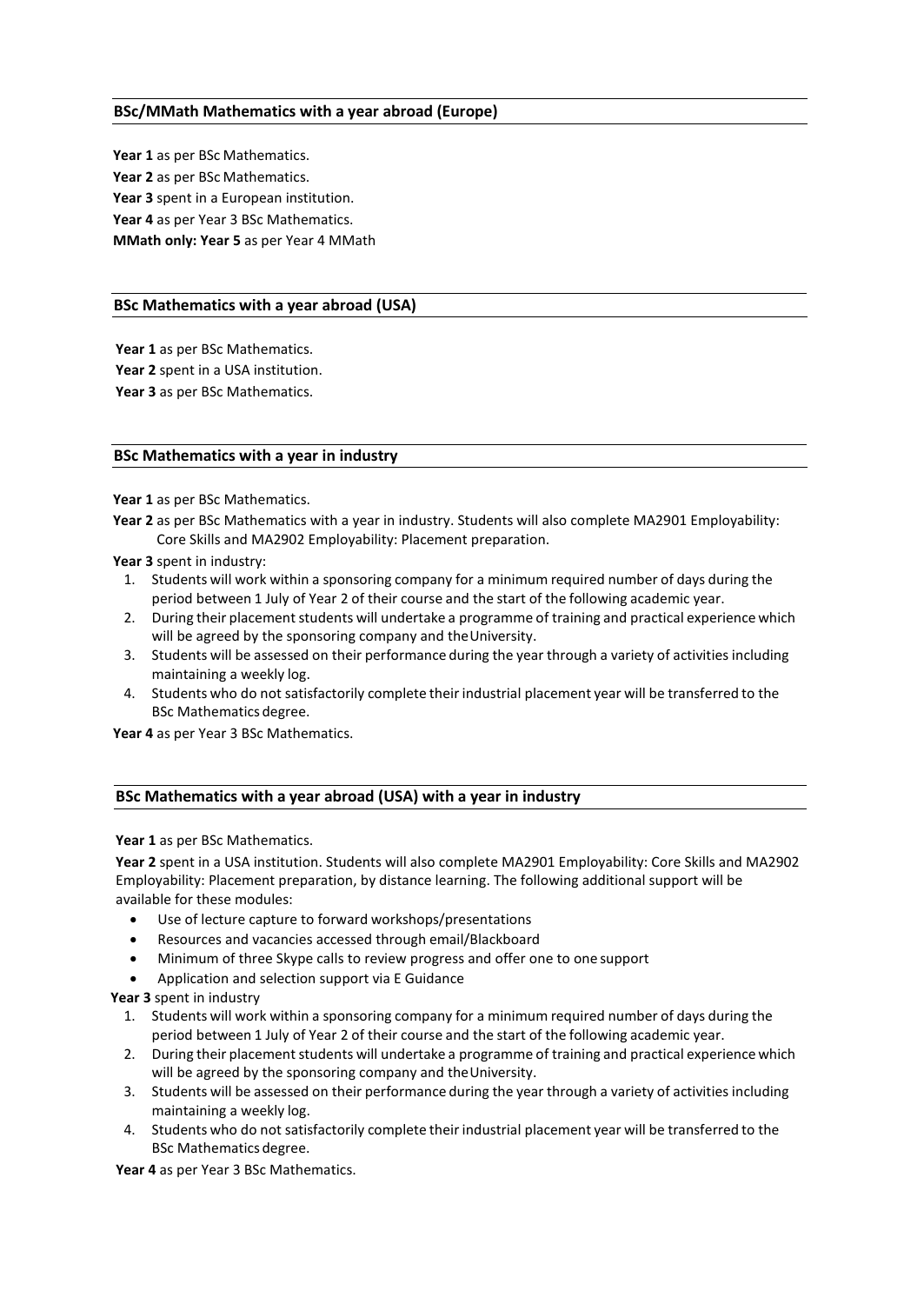#### **MMath Mathematics with a year abroad (USA)**

**Year 1** as per MMath Mathematics. **Year 2** spent in a USA institution. **Year 3** as per MMath Mathematics. **Year 4** as per MMath Mathematics.

#### **MMath Mathematics with a year in industry**

**Year 1** as per MMath Mathematics.

**Year 2** as per MMath Mathematics with a year in industry. Students will also complete MA2901 Employability: Core Skills and MA2902 Employability: Placement preparation.

**Year 3** spent in industry:

- 1. Students will work within a sponsoring company for a minimum required number of days during the period between 1 July of Year 2 of their course and the start of the following academic year.
- 2. During their placement students will undertake a programme of training and practical experience which will be agreed by the sponsoring company and theUniversity.
- 3. Students will be assessed on their performance during the year through a variety of activities including maintaining a weekly log.
- 4. Students who do not satisfactorily complete their industrial placement year will be transferred to the BSc Mathematics degree.

**Year 4** as per Year 3 MMath Mathematics. **Year 5** as per Year 4 MMath Mathematics.

#### **MMath Mathematics with a year abroad (USA) with a year in industry**

**Year 1** as per MMath Mathematics.

**Year 2** spent in a USA institution. Students will also complete MA2901 Employability: Core Skills and MA2902 Employability: Placement preparation, by distance learning. The following additional support will be available for these modules:

- Use of lecture capture to forward workshops/presentations
- Resources and vacancies accessed through email/Blackboard
- Minimum of three Skype calls to review progress and offer one to one support
- Application and selection support via E Guidance

**Year 3** spent in industry

- 5. Students will work within a sponsoring company for a minimum required number of days during the period between 1 July of Year 2 of their course and the start of the following academic year.
- 6. During their placement students will undertake a programme of training and practical experience which will be agreed by the sponsoring company and theUniversity.
- 7. Students will be assessed on their performance during the year through a variety of activities including maintaining a weekly log.
- 8. Students who do not satisfactorily complete their industrial placement year will be transferred to the BSc Mathematics degree.

**Year 4** as per Year 3 MMath Mathematics.

**Year 5** as per Year 4 MMath Mathematics.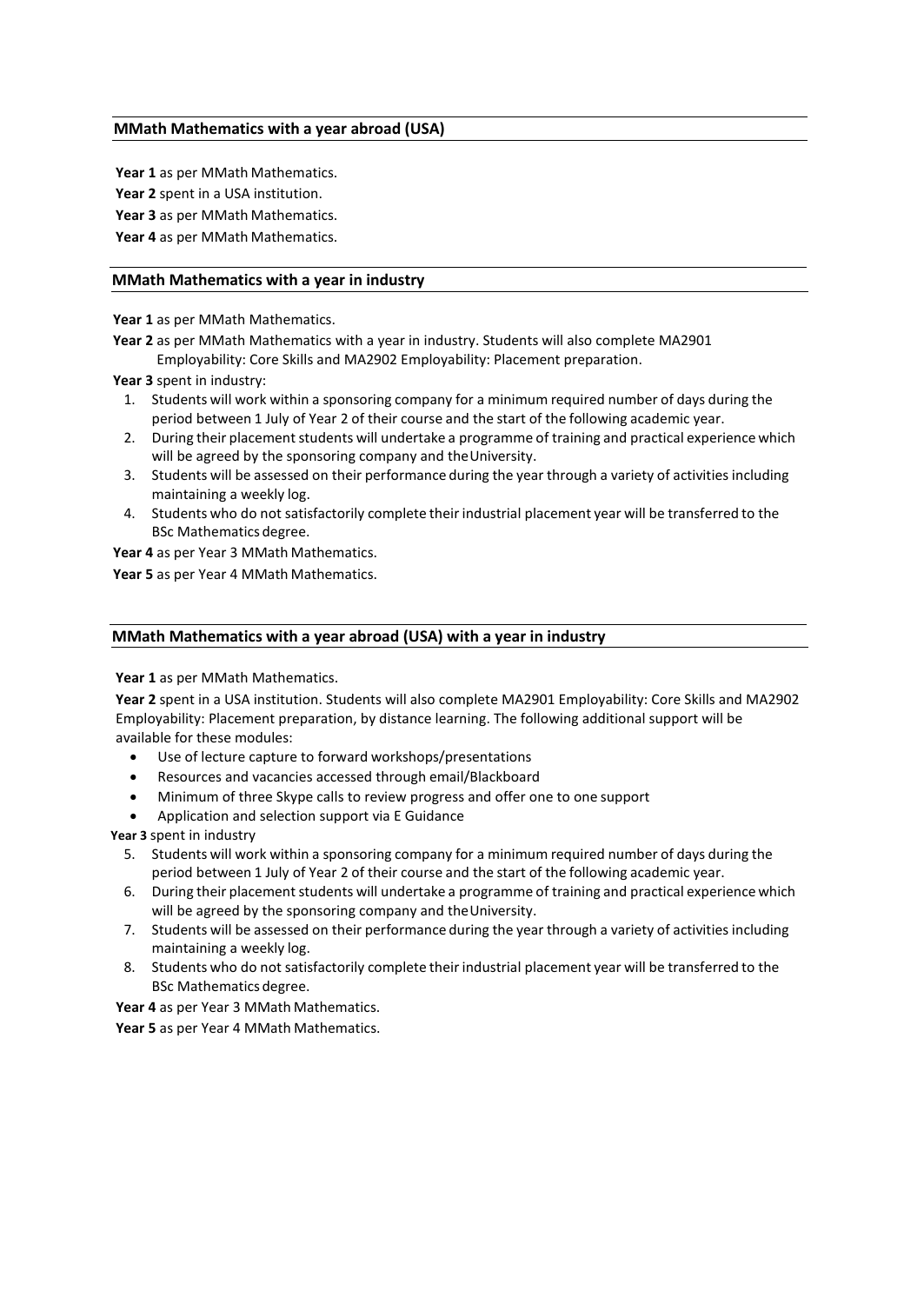# **Appendix 2: Student support for 'with a year industry' BSc/MMath courses**

### **Finding a placement**

Students are regarded as self-managing career professionals responsible for securing their own placements. HOWEVER the University supports students to find placements via:

1. The employability programme, which enablesstudentsto position themselvesfor

applications for work placements, internships and employment; and

2. A range of programmes designed to improve links with potential employers of mathematics undergraduates, including:

- $\circ$  Festival of Careers, including opportunities to meet employers from management and finance, and from science, technology and engineering sectors
- o Talent Academy, with sponsored group exercises embedded within the Mathematicsfor Business module
- o Interview and assessment centre sessions for students to practice interview skills
- o Business projects embedded across programmes
- $\circ$  Support in articulating skills in applications and CVs within the Business Applications of Mathematics module
- $\circ$  Opportunities to meet actuarial employers via actuarial society meetings across the year

### **Risk assessment of placements**

- 1. The Employability Resource Officer will inform the students about the procedure for confirming a placement with the Mathematics Department. This form will also be available from the departmental administrator.
- 2. **Stage 1**. This is completed by the student once a placement has been offered to them.
- 3. **Stage 2**. The departmental administrator inputs the basic data from the form on tothe 'Placement information spreadsheet' and emails the placement provider the 'Placement Provider form' via email.
- 4. Stage 3. When the 'Placement provider form' is received back from the client the course tutor is responsible for using the information the forms contain to fill out the risk assessment form.
- 5. **Stage 4.** When the placement is deemed suitable, the course tutor informs the departmental administrator that the placement can be authorised. The authorised form is sent back to the student and placement provider.
- 6. If the risk assessments form (stage 2) brings any concerns of higher risks into the equation, then this should be discussed with the Relationship Manager (STEM). Either the Relationship Manager or the Course Tutor should contact the client to discuss resolving theserisks.
- 7. In the case of an ethical risk the departmental ethical officer should be involved.
- 8. The University runs compulsory Work Placement Briefing sessions for students before they go out on placement.
- 9. All placement providers are required to sign up to a Placement Provider Charter before any students may be placed with them.

### **Support for students while on placement**

- 1. The scope of the placement project is agreed between the placement provider, College and the student in advance.
- 2. Intended learning outcomes are made clear to the student, as well as how they are to be achieved.
- 3. The placement provider undertakes to provide additional training to students if necessary to meet the learning outcomes.
- 4. In most cases, we would expect the placement provider to provide a mentor for the student.
- 5. The provider undertakesto provide a suitable induction programme for the student, including health and safety requirements, confidentiality requirements and any other key requirements of the placement.
- 6. Each student will be allocated a placement tutor from the College. The placement tutor will be in close contact with both the mentor (or other placement provider representative) and the student throughout the placement and will undertake to visit the student at least twice at the placement site during the placement.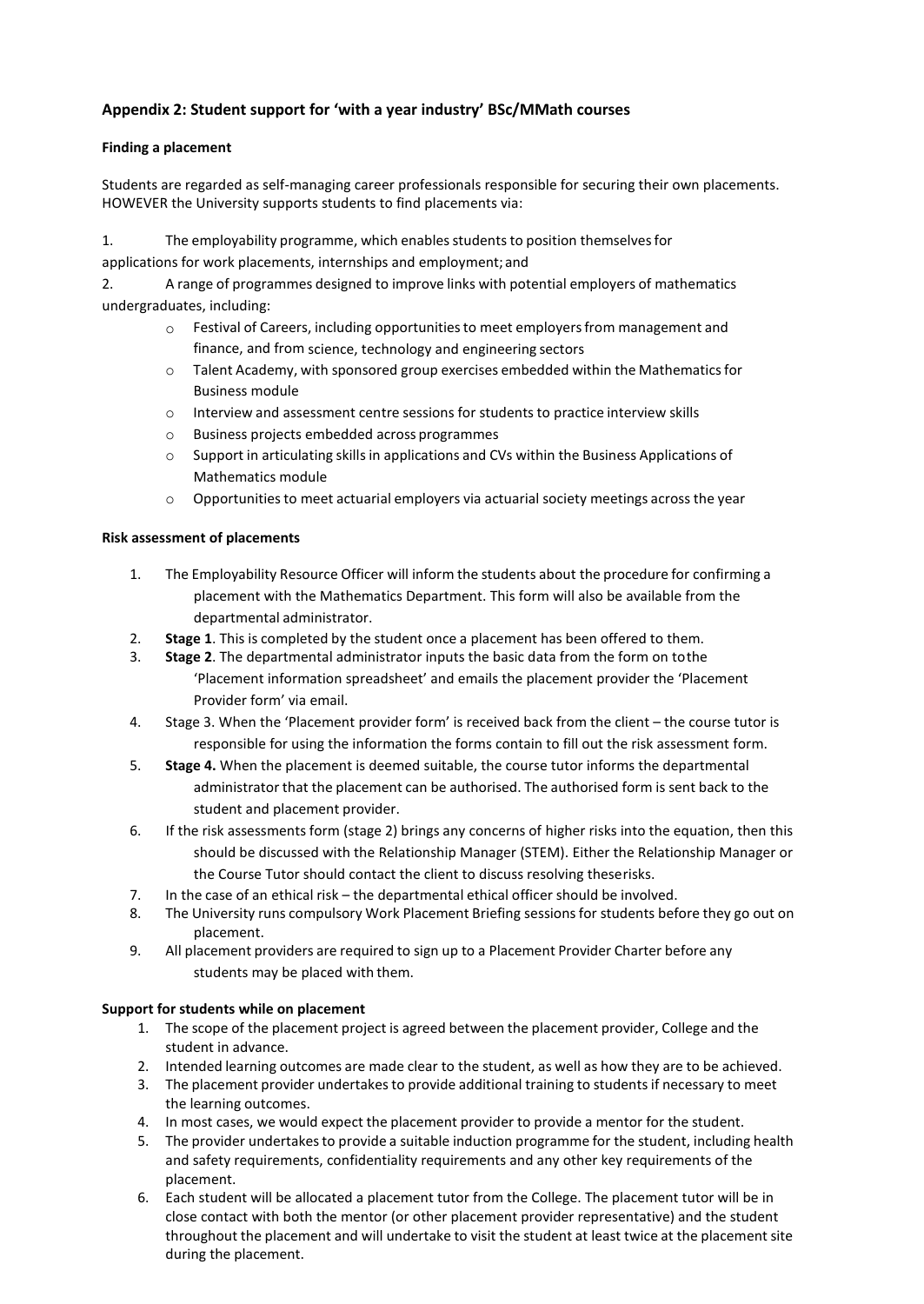- 7. The provider undertakesto ensure that suitable financial arrangements are in place with students, to ensure the student will be paid correctly and in a timelymanner.
- 8. Students will work within a sponsoring company for a minimum required number of days during the period between 1 September of the second year of their course and the start of the 4th academic year.
- 9. During their placement students will undertake a programme of training and practical experience which will be agreed by the sponsoring company and the University
- 10. Students will be assessed on their performance during the year through a variety of activities including maintaining a weekly log and a formal placement report, as set out in the student's industrial placement record book.
- 11. Students who do not satisfactorily complete their industrial placement year (see progression details above) will be transferred to the three year BSc or BA degree or the four year MMath degree as appropriate.